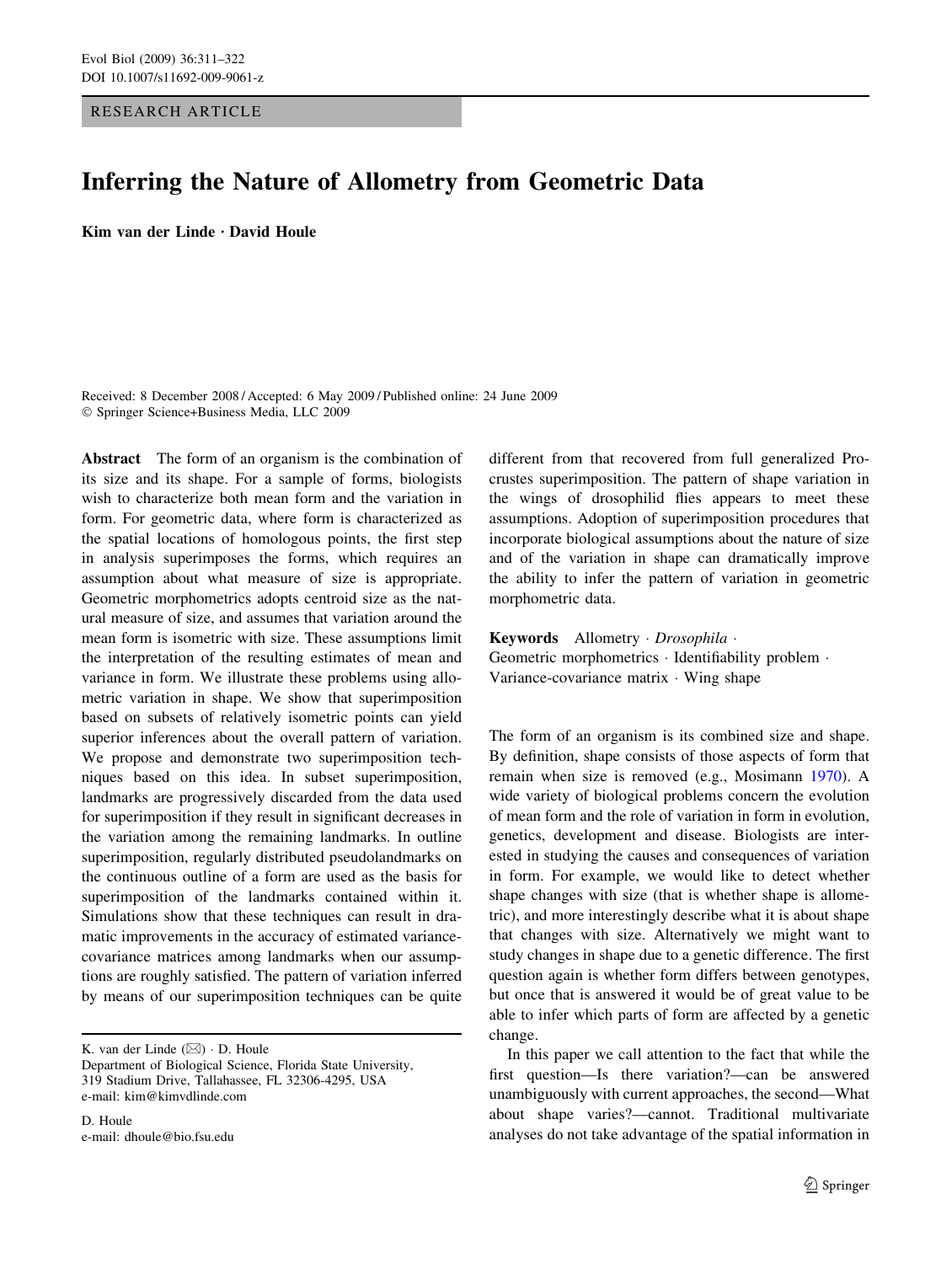the data, or are confounded by it. Methods that do take the spatial nature of the variation into account, geometric morphometrics (Bookstein [1991,](#page-11-0) [1996;](#page-11-0) Rohlf and Marcus [1993;](#page-11-0) Adams et al. [2004](#page-11-0); Zelditch et al. [2004](#page-11-0)) or Euclidean Distance Matrix Analysis; EDMA (Lele [1993;](#page-11-0) Lele and Richtsmeier [2001;](#page-11-0) Lele and McCulloch [2002;](#page-11-0) Richtsmeier et al. [2005](#page-11-0)), can answer the first question but are technically blind to the second.

The fundamental source of this limitation is that the spatial data at the heart of morphometrics do not come with a natural coordinate system common to all specimens. The data themselves must be used in some fashion to infer a common coordinate system, and this process certainly confounds variation at different homologous points in the form (Bookstein [1986;](#page-11-0) Rohlf and Slice [1990](#page-11-0); Goodall [1991;](#page-11-0) Lele [1993](#page-11-0); Lele and McCulloch [2002](#page-11-0); Richtsmeier et al. [2005\)](#page-11-0). The result is that morphometric data is only considered to be suited to testing hypotheses about mean form—for example, 'Do two groups differ in shape?', or 'Does mean shape change in a consistent way with a covariate? Hypotheses about the nature of variation in form, such as the relative variability of different parts of the form, are considered to be outside the purview of statistical tests in geometric morphometrics because estimating rotation and translation, the 'nuisance' parameters, plus scaling or size requires four degrees of freedom for planar data, but information about every point is still required for estimation of the covariance matrix, which is therefore not fully estimable without a priori information. This is known as the identifiability problem (Lele [1993;](#page-11-0) Lele and McCulloch [2002](#page-11-0)).

Despite these widely known difficulties, the intuition is widespread that the patterns of covariance revealed by geometric morphometrics really are meaningful, at least as a tool for hypothesis generation. A compelling sign of this is the widespread utilization of visualizations of variations in particular directions in morphospace. If that intuition is taken seriously analyses should be developed that take advantage of the real information that is present, even if it is confounded to some extent by the superimposition algorithm used.

Furthermore, just as we know that geometric morphometric techniques cannot in general recover the true pattern of variation and covariation, we know that they can do so for the particular pattern of variation that corresponds to the assumptions that are employed in the analysis. The most widely used superimposition approach is generalized Procrustes superimposition (GPS), in which the set of nuisance parameters is chosen to minimize the sum of squared distances between the points of each configuration and a mean form, subject to a particular definition of scaling (Gower [1975](#page-11-0); Rohlf and Slice [1990\)](#page-11-0). While this choice of a least-squares criterion suggests that the goal of

this transformation is statistical in nature, it is justified instead because it places the landmark configurations in a particular space of all possible rearrangements of  $k$  points in d dimensions. This space is related to Kendall shape space (Slice [2001](#page-11-0)), and has a convenient geometry for some kinds of questions. Nevertheless, the pattern of variation among landmarks following GPS will accurately reflect the pattern of variation if the variation in form reflected in each point is isotropic (equal and uncorrelated) (Dryden and Mardia [1998\)](#page-11-0).

This suggests that if appropriate a priori assumptions about the pattern of variation are made the identifiability problem can be partly or wholly overcome (Goodall [1995](#page-11-0)), and the pattern of variation interpreted. Some attempts have been made to move in that direction. Goodall ([1991,](#page-11-0) [1995](#page-11-0)) proposed estimation of variance-covariance matrices by iterative superimposition based on Mahalanobis (variance weighted) distance, rather than Euclidean distance. More recently, a maximum likelihood approach has been implemented for 3-D data using constraints on the pattern of covariation around each landmark, and the distribution of size and the eigenvalues (Theobald and Wuttke [2006\)](#page-11-0).

We will not solve this problem here. Our purpose is first to call attention to the problem. Second we propose two related exploratory approaches that modify the GPS approach based on simple biological assumptions about the nature of variation in form. These can improve our ability to draw inferences about changes in form if our assumptions about the way that form changes are correct.

# The Problem

#### A Simple Example

We start by examining a simple data set that contains one landmark that varies allometrically as well as four that are isometric. Consider a set of square forms of different sizes, where the four corners are used as landmarks. In addition, we place one landmark along the outline of the square at a constant distance from one of its corners, as shown in Fig. [1](#page-2-0)a, ensuring that the relative position of this fifth point changes relative to the other points; that is, it is allometric. Because the true center of the form is equidistant from the four corners, a 'biological' measure of size is based on just the four corners. With this true model for size and variation shape in mind, we can superimpose the forms using generalized Procrustes superimposition (GPS) on just the corner landmarks. The scaling, translation and rotation parameters fit from these four points are then used to place the fifth point. This superimposition recovers a pattern of variation that reflects the model we used to generate the data, as shown in Fig. [1c](#page-2-0); the four corner landmarks align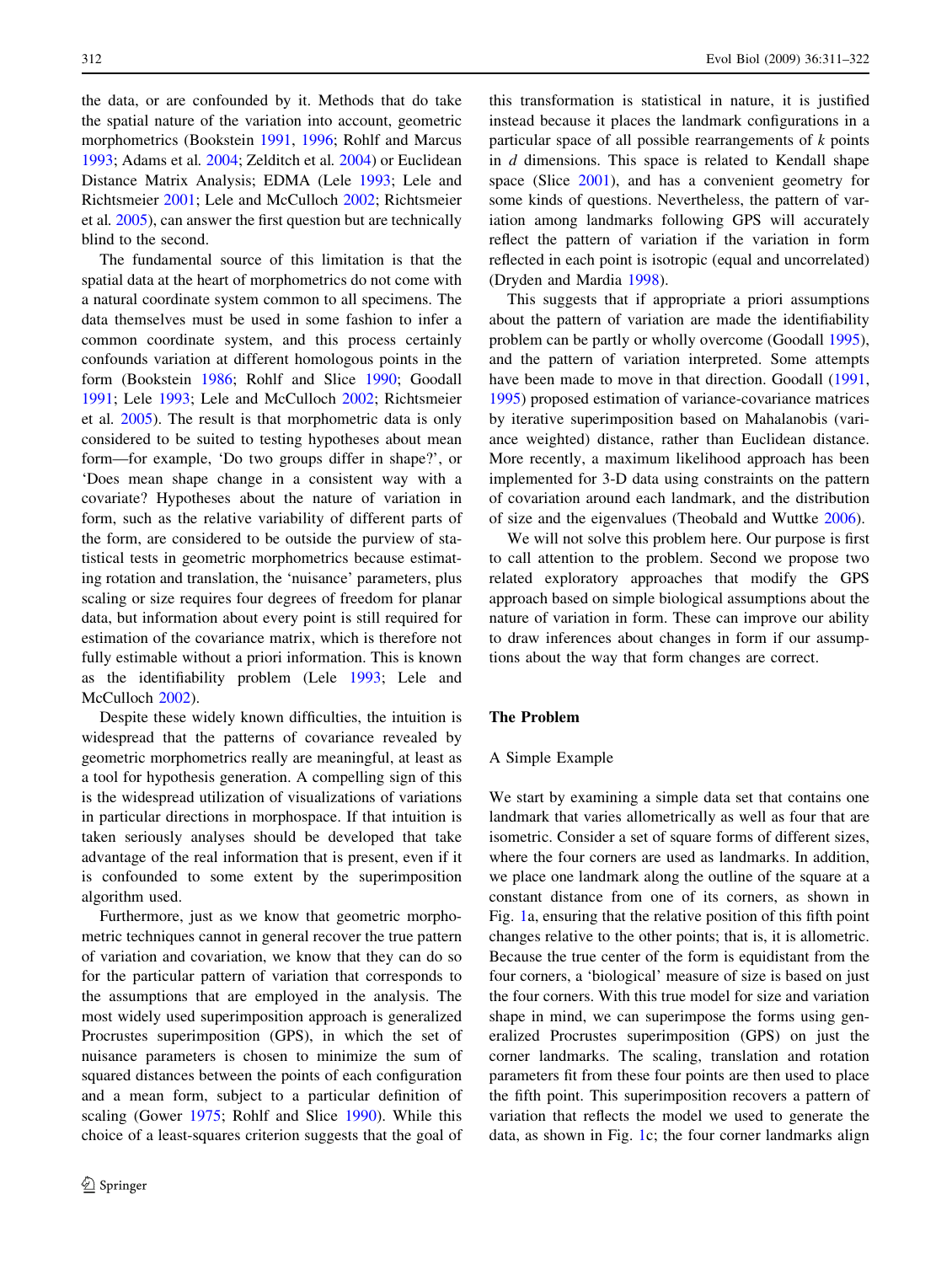<span id="page-2-0"></span>

Fig. 1 Five-landmark test data set. a Data as generated. The variation in the corner points (squares) is isometric, whereas the variation in the last point (circles) is allometric. Centroid size ranges from 1 to 6.8. b Generated data superimposed by GPS on the basis of all five points.

The solid line is the largest individual, the dashed line the smallest. The circles in the middle represent the positions of the centers of the squares. c Generated data superimposed on the basis of the four isometric corner points

perfectly, and all of the shape variation is in the fifth point. Because the true 'natural' center of the form is equidistant from the four corners, centroid size calculated based on just the four corner points corresponds to an intuitive measure of linear size.

The results of GPS of all five points suggest quite a different pattern of variation. Figure 1b shows the GPS superimposed data, with the outlines of the largest and smallest square and the midpoints of all squares drawn in. Most noteworthy is that all five landmarks now show substantial variation due to the spreading out of variation present in the fifth landmark. The addition of the fifth landmark has affected the estimation of all three sets of nuisance parameters. The effect on centering and rotation are immediately clear from the figure. Less obvious is that the sizes of the forms are also affected. When centroid sizes are adjusted to the same value, the square with the largest area is shown as smaller, whereas the originally smallest square is now the largest, because the pattern of allometry locates the fifth landmark relatively farther from the centroid as size increases.

The behavior of these data under GPS is a function of several well-known properties. The first is the inability of general superimposition algorithms to recover a known covariance structure because of the identifiability problem. Second, the intuitive center of the object (the center of the square) is not located at the centroid, the average position of the landmarks. Third the intuitive definition of size based on the overall size of the object (in this case a dimensions of the square) differs from centroid size. The last two issues are one important justification for the advice to find a set of landmarks that are well spaced on the form (Bookstein [1991](#page-11-0)).

Note that even if we did not know the true model for the relationship between shape and size (that is, we did not have access to Fig. 1a), two aspects of the data could point us in the direction of the true, underlying model. First, even with the five-point-superimposed data, the fifth point is clearly more variable than the others. Second, if the area or outlines of the forms have some biological meaning, superimposition based on just the outlines will be intuitively appealing. Goodall [\(1991\)](#page-11-0) perceptively noted that ''data come with a perturbation to the coordinate frame, but also with clues, at least partially independent of the landmark data, to the correct registration. An example of such clues is the outline of bones, between the landmarks which are at the sutures of the bones.''

# Allometry and Superimposition in Drosophilid Wings

We next consider a set of real data on the form of drosophilid wings that shows patterns of variation that we believe are similar to those in the simple example above. A typical Drosophila wing is shown in Fig. [2](#page-3-0)a. The topology of five longitudinal veins (the first being the leading edge of the wing) and two crossveins is almost invariant in the family Drosophilidae. We use a semi-automated system to fit a series of B-splines to the vein structure (Houle et al. [2003](#page-11-0)), as shown in Fig. [2b](#page-3-0). Our previous work in this system (e.g., Mezey and Houle [2005\)](#page-11-0) has been based on the set of 12 vein or edge/vein landmarks shown in Fig. [2a](#page-3-0).

We have now ported the WINGMACHINE software described in Houle et al. [\(2003](#page-11-0)) to Java (Sun Microsystems Inc. [1992–2006\)](#page-11-0) and enhanced it to allow us to edit the splines directly; the landmarks are extracted from the spline data (van der Linde and Houle [2004–2008](#page-11-0)). In implementing the techniques described below, we have developed Geometrics (van der Linde [2005–2008\)](#page-11-0) and Spline packages in Java, based on published algorithms (Siegel and Benson [1982](#page-11-0); Rohlf and Slice [1990](#page-11-0); Goodall [1991](#page-11-0); Akca [2003;](#page-11-0) Rohlf and Bookstein [2003](#page-11-0)).

To investigate the superimposition issues that arise as a result of allometric variation in drosophilid wings, we haphazardly chose, from a much more extensive data set,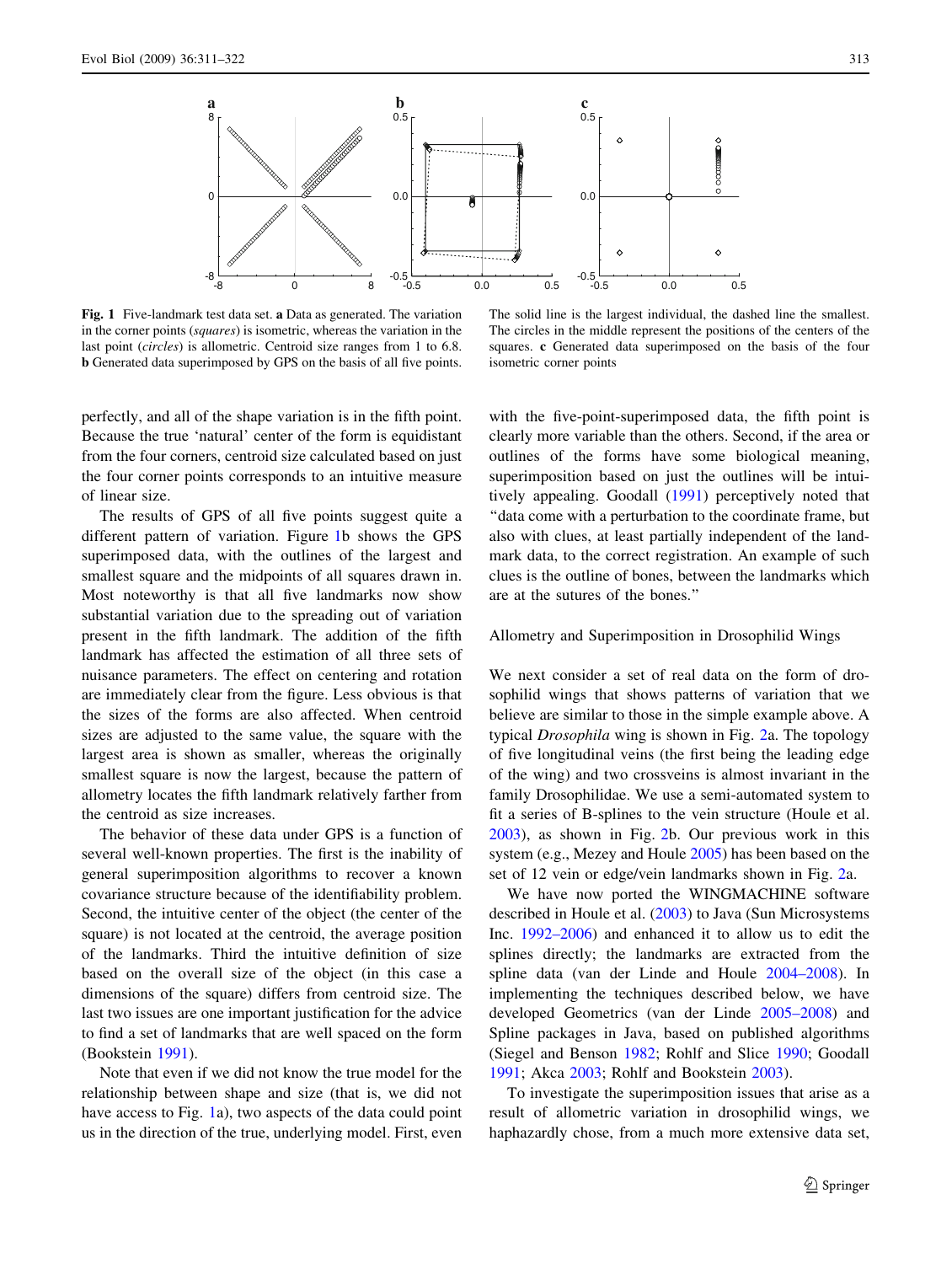<span id="page-3-0"></span>

Fig. 2 A typical Drosophila wing. Analysed landmarks (top) and clamped quadratic B-splines with control points (bottom)

four species that differ widely in mean centroid size (CS): Scaptodrosophila dorsocentralis (mean  $CS = 1.44$  mm), Drosophila (Sophophora) equinoxialis  $(CS = 1.96$  mm), Zaprionus ghesquierei  $(CS = 2.73$  mm), and Drosophila (Idiomyia) soonae  $(CS = 3.98$  mm). Drosophila soonae was obtained from the Drosophila species stock center; D. equinoxialis was collected in Panama by D.H.; S. dorsocentralis and Z. ghesquierei stocks were furnished by Jean David. All data were obtained from lab-reared flies. Twenty-five individuals of each species were used in the following analyses.

The GPS superimposed data are shown in Fig. [3](#page-4-0)a. Several aspects of this superimposed configuration are noteworthy. First, the amount of variation inferred for each landmark varies markedly. In particular, landmark 4 at the upper left of the figure has far more variance than the other landmarks, to the point where the among-species variation is great enough to result in four discrete clusters of points. Some of this pattern is caused by the clumping of landmarks at the proximal end of the wing, on the right side of Fig. [3](#page-4-0)a, but note that landmarks 2 and 3, which are even more distal than 4, have far less variation. Landmarks 7 and 8 are also noticeably more variable than the other landmarks. Second, the species means for all the landmarks show a directional change correlated with size, implying existence of allometry in the original point configurations. This allometry is confirmed by regression of shape on centroid size (performed in Rohlf [2003](#page-11-0)), which convincingly rejects the null hypothesis of isometry (Wilk's  $\Lambda = 0.012$ , df 20, 68,  $P = 0.001$  by permutation test). Third, the areas enclosed within the outlines of the species mean wing shape differ strikingly. As with the simulated data, the shape space inferred by GPS results in the comparison of species at different adjusted wing areas, and one that reverses the size relationships among species. Clearly the pattern of allometry is such that at least some of the central landmarks are more displaced from the centroid in larger species.

# Dealing with the Problem

#### Departures from Isometry

Current morphometric practice deals with the situation shown in Fig. [3a](#page-4-0) in several ways. First, one might be content with the verbal description of what one can infer about how shape changes with size, given one's knowledge or intuition about the properties of GPS, such as we have constructed above. To this description, one can add resuperimpositions of the data using other algorithms, such as a resistant (Rohlf and Slice [1990](#page-11-0); Walker [2000](#page-11-0)) or two-point registration, with more interpretation. Third, one might instead analyze these data with a superimposition-free approach, such as EDMA (Lele and Richtsmeier [2001](#page-11-0); Richtsmeier et al. [2005](#page-11-0)), which forgoes much of the opportunity to visualize and interpret the pattern of covariation. Our major interest is to determine the causes of variation in shape, at both the developmental and the evolutionary levels. A crucial step in doing so is to generate hypotheses about the true pattern of variation and covariation in form.

In the Introduction we noted that GPS is constructed to place morphometric data in a geometric space with particular properties and is thus not considered by its leading proponents to be an estimation procedure. We and others (Theobald and Wuttke [2006](#page-11-0)) explicitly break with this tradition because our goal is to estimate the variancecovariance matrix of variation in form—that is estimation. For this purpose we need to make assumptions about some aspects of that variation, which we refer to as biological assumptions. We want to adapt the GPS approach, insofar as possible, to our inference problem. In this new context, GPS uses assumptions that can be interpreted as biological assumptions—namely that variation in isotropic. Here we try to adapt the machinery of GPS to mitigate the impact of this clear departure of GPS from biologically motivated assumptions. Biological variation is certainly not isotropic.

When the assumptions of the superimposition algorithm correspond to the actual distribution of the data, the known pattern of variance and covariance among points can be recovered. Our proposed approach is then to seek the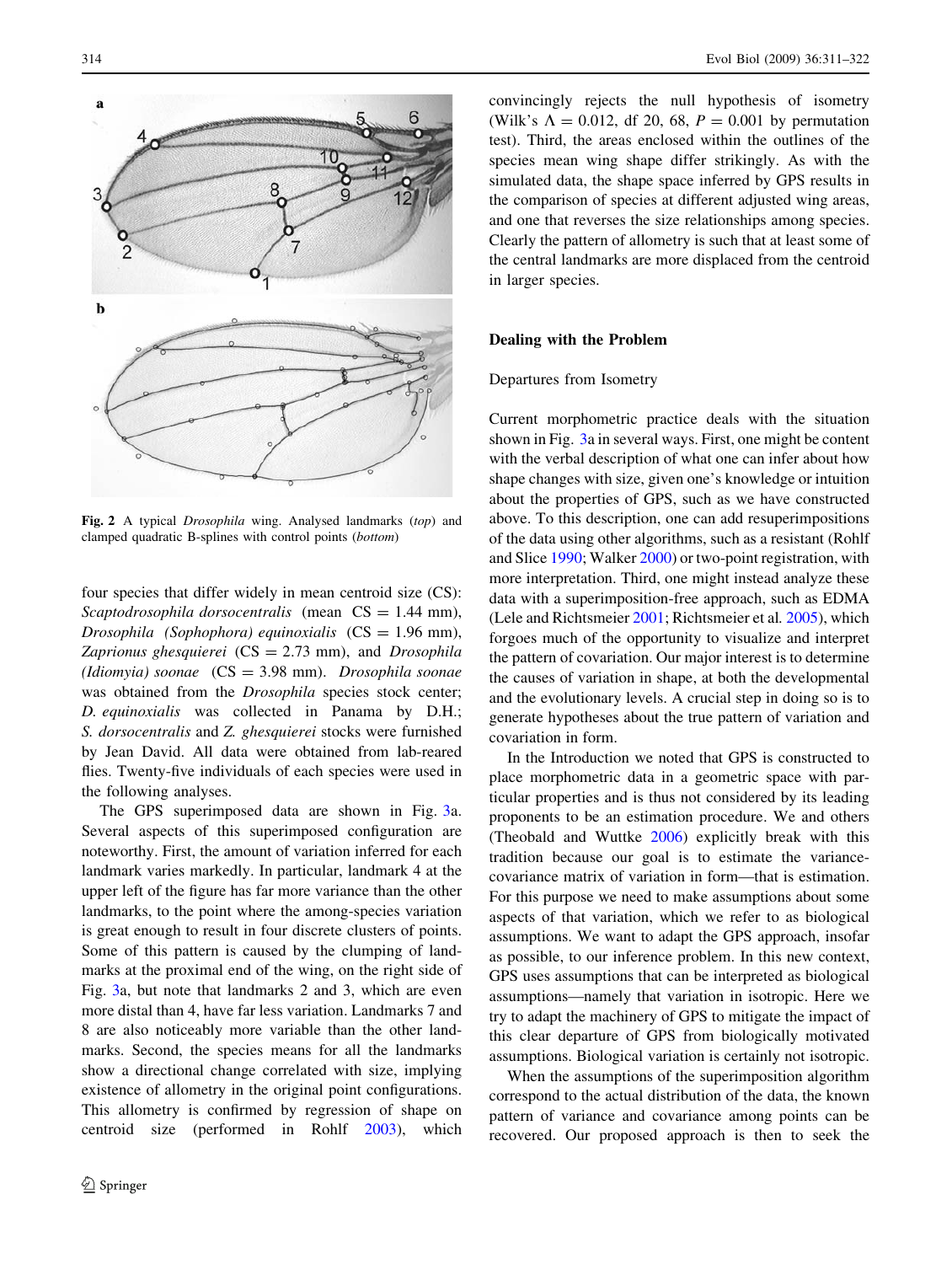<span id="page-4-0"></span>Fig. 3 Superimpositions of individuals by various techniques. The solid line (solid circles) represents the average Scaptodrosophila dorsocentralis (the smallest species); the dashed line (open triangles) represents Drosophila soonae, the largest species. The centroid is at the junction of the horizontal and vertical gridlines. a Superimposition by traditional GPS. b Superimposition by traditional GPS, but with landmarks 4, 7, and 8 omitted. c Superimposition by generalized procrustes analysis with 12 pseudolandmarks representing the outline. d Superimposition by generalized oblique analysis (GPS with affine component) with 12 pseudolandmarks representing the outline

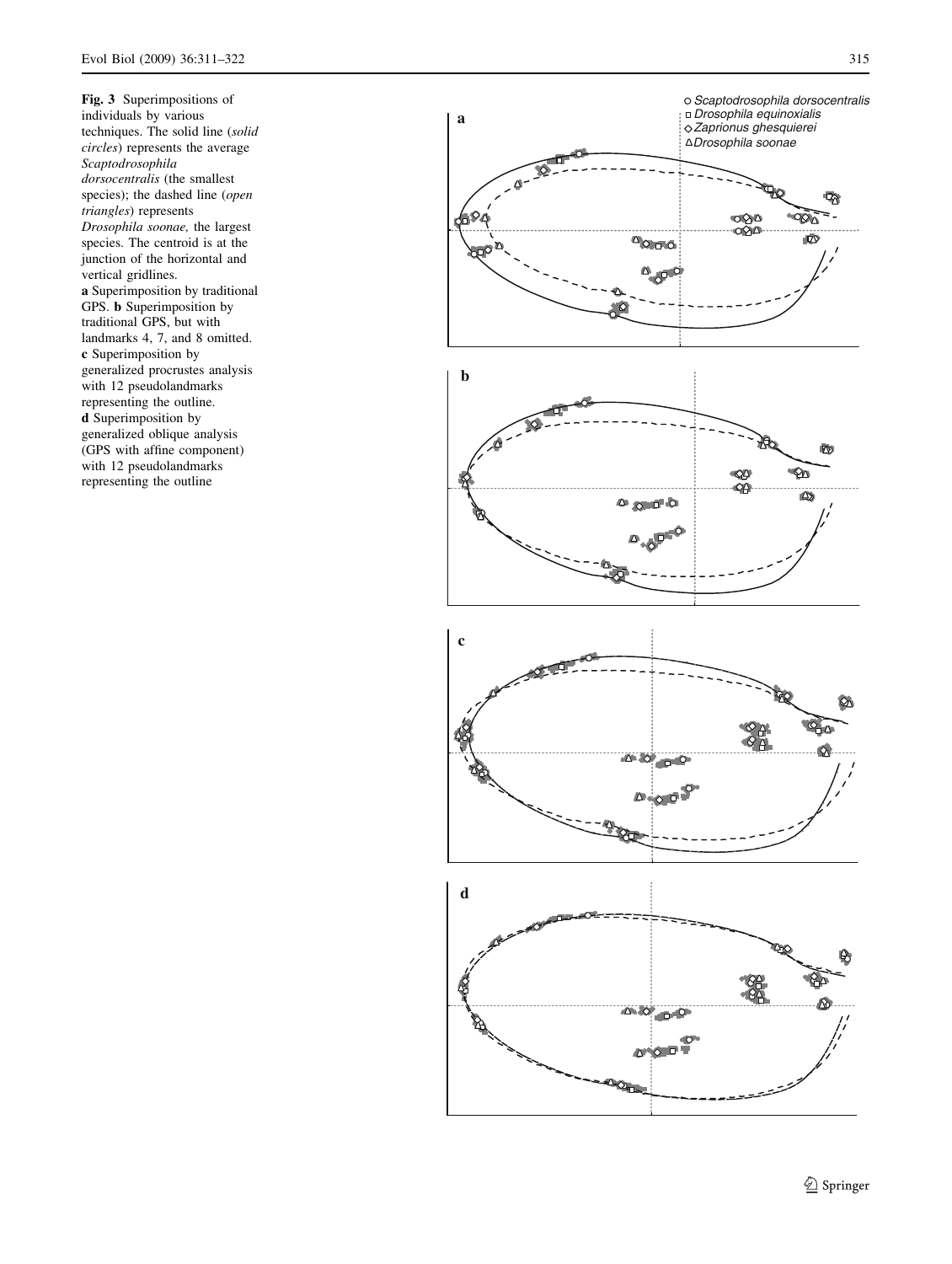subset of information about the form that corresponds best to the assumptions of GPS, then to superimpose all of the data on the basis of this subset of points. This would be fully justified under the following assumptions. First, we assume that there are a subset of landmarks that have isotropic variation with respect to each other. This might be the case if digitizing error is the only source of variation in that subset. Second, we assume that other landmarks have, in addition to isotropic error, additional biological variation, perhaps due to allometry. Thus those points with the lowest inferred variation are most likely to correspond to those with isotropic error, and could correspond to the assumptions of GPS. When allometry is demonstrated, as in the fly wing data, we exclude from the superimposition those points that show the highest level of variation in shape space. The result is analogous to the use of two-point registration (Bookstein coordinates), but where the number of points used may be more than two.

We hasten to point out that for biological data the true pattern of covariance is unknown and that no subset of points need correspond to the assumptions of GPS. Results recovered using our approach are exploratory. A key issue is what this method recovers when the full set of assumptions above in not justified, for example, if all points are allometric, but some are more allometric than others. We predict that our procedure should lead to improved inferences about the source of variation in shape in such cases, an assertion we investigate with simulated data below.

We discuss two variants of this basic approach. The first is a simple algorithm for determining which of the landmark points should be excluded from the set of points used. We call it subset superimposition. Second, we propose that, when data about the outline of the form are also available, using the outline as the basis for superimposition may substantially improve our estimate of the covariances among the landmarks. We call this procedure outline superimposition.

#### Subset Superimposition

Under a null hypothesis of isometry, where all landmarks have the same variance-covariance pattern and the same relationship with size, each landmark is expected to contribute equally to the residual Procrustes sum of squares (PSS). Conversely, if a particular landmark is more allometric than the remainder, then superimposition of the remainder without reference to the allometric point will result in an improved fit of the overall superimposition. This process can be repeated until the user judges that a more satisfactory superimposition is obtained. It is easy to imagine how this process proceeds for the simulated data in Fig. [1](#page-2-0). In the absence of knowledge about the true model,

one would superimpose these data using GPS of all five points, producing the inferred pattern in Fig. [1b](#page-2-0). The results clearly show that the non-corner landmark has far more variance than any of the other points. This point is then removed from set used to estimate the nuisance parameters, and GPS repeated. This results in Fig. [1](#page-2-0)c, in this case an obviously superior superimposition. In cases where a subset of the landmarks follows a common pattern of variation, and where this pattern seems to reflect the size of the form accurately, the following algorithm will yield an improved superimposition.

Algorithm: Subset Superimposition

Consider data on  $n$  configurations in the positions of  $k$ landmarks in 2 dimensions. Arrange these coordinates into  $n \times 2$  configuration matrices  $X_{i=0}$ . Landmarks are removed sequentially, so at the *mth* iteration, only  $k - m$ points remain, and the configuration matrix  $X_{i-m}$  used for superimposition has dimension  $k - m \times 2$ . Each iteration consists of the following steps:

- 1. Perform a generalized Procrustes superimposition of the forms  $X_{i-m}$ , to obtain the superimposed, scaled, configurations  $\mathbf{X}_{i-m}^*$  and a mean or tangent shape  $\bar{\mathbf{X}}_m^*$ .
- 2. Decompose the Procrustes sum of squares (PSS) into the parts due to each of the  $k - m$  landmarks. The sum of squares for the jth landmark is the jth diagonal element of the point-wise SSCP matrix  $D^2 =$  $\sum_{i=1}^{n} \left[ (\mathbf{X}_{i}^{*} - \bar{\mathbf{X}}^{*})(\mathbf{X}_{i}^{*} - \bar{\mathbf{X}}^{*})^{t} \right]$ , termed  $D_{j}^{2}$ . The trace of  $\mathbf{D}^2$  is the overall PSS.
- 3. Examine the distribution of the PSS values to determine whether removing a point is justified. We discuss possible criteria below.
- 4. Identify the most deviant  $D_j^2$ , then remove the *j*th row from all of the  $X_{i-m}$  to yield configurations  $X_{i-(m+1)}$ . Increment *m* and return to step 1.
- 5. Once the stopping rule in step 3 is satisfied, the original configuration matrices  $\mathbf{X}_{i-0}$  are scaled, translated, and rotated with the nuisance parameters estimated during the final Procrustes superimposition step on the configurations  $\mathbf{X}_{i-m}$  to yield the final superimposed and scaled configurations  $\mathbf{X}_i^*$  and tangent shape  $\bar{\mathbf{X}}^*$ .

There are several alternative choices for stopping criteria for step 3. The first alternative is an intuitive one, based on changes in PSS as a function of deletion step, m. This yields a plot analogous to a scree plot of eigenvalues, as shown in Fig. [4](#page-6-0) (dashed line). With our selection algorithm, PSS must decrease with each successive deletion of a point. This plot gives an indication of the change in variance, potentially representing a gain in isometry, with each successive deletion. For the drosophilid data in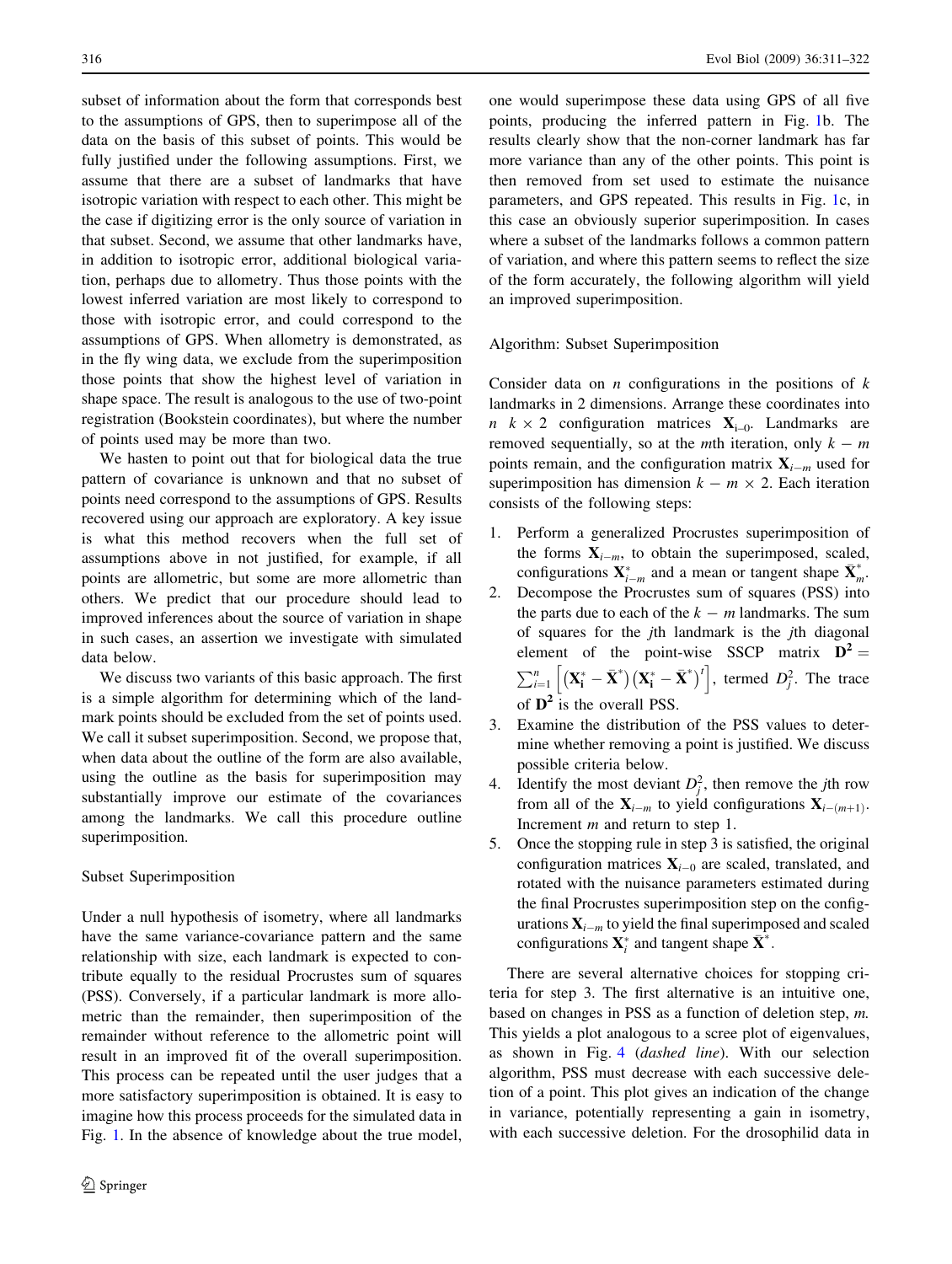of squares for the Drosophila data as points are sequentially deleted from the superimposition. Solid line, logtransformed values (left y-axis); dashed line, untransformed values (right y-axis)

<span id="page-6-0"></span>

Fig. 4, deletion of points 4, 7, and 8 results in a very large reduction in PSS. The resulting superimposition with points 4, 7, and 8 omitted is shown in Fig. [3b](#page-4-0).

A potential disadvantage of this intuitive approach is that users may feel free to choose the degree of deletion to yield particular results. To avoid this, it might be better to choose an algorithmic approach a priori. One algorithmic approach could be based on statistical testing of the underlying homogeneity of variances assumption of Procrustes superimposition. Under the null hypothesis,  $D_1^2 = D_2^2 = \ldots = D_k^2$ . We propose using the results of a Levene test for equality of these variances. When the test is significant, one deletes an additional point in step 4 of the algorithm. If the test is not significant, one obtains the final estimates of shape in step 5 of the algorithm. This approach may ultimately lead to a large number of statistical tests, which can be partially compensated for by dividing the critical P value of each test by the number of tests  $(m + 1)$ . This alone will not yield correct probabilities, as subsequent tests are not independent. The value of having an algorithmic stopping rule may outweigh the statistical uncertainty. A potential problem with this stopping rule is that the null hypothesis of equal Procrustes sums of squares (PSS) at each point is not necessarily met for any pair of points. An alternative stopping rule is to complete the deletion algorithm down to some arbitrary fraction of points, such as one half, with no statistical testing.

We applied this algorithm to the *Drosophila* data, and Fig. 4 shows PSS among the landmarks used at each iteration of the analysis. Levene tests remained significant at each step, so that stopping criterion was never satisfied. The reason is clear on a log scale, where the decrease in PSS is approximately linear (Fig. 4, solid line).

Performance of Subset Alignment for Simulated Data

We investigated the properties of subset removal on simulated data for which the correct model is known. The data were modeled on the basis of the change in a reference form **R** (of dimension  $k \times 2$ ) as a function of an underlying size variable S. The mth dimension of landmark  $j$  in individual  $i$  is

$$
X_{ijm} = R_{jm} S_i^{A_{jm}} + B_{jm} + E_{ijm} S_i
$$

where A is a matrix of allometric coefficients,  $B$  is a matrix of constant deviations from the reference (as in point 5 in Fig. [1](#page-2-0)), and  $Ei$  is a matrix of multivariate normal deviations with distribution  $N(0, \Sigma)$ . This procedure generates ideal data where the nuisance parameters of translation and rotation are absent.

We then calculated estimates of the variance covariance matrix of the landmarks using different superimpositions. We estimate the true model covariance matrix, P, after scaling the configurations by the parametric size  $S_i^{-1}$ **X**<sub>i</sub>, which is equivalent to using a superimposition based only on isometric points. To assess the performance of superimposition algorithms, we subjected the unscaled forms either to simple GPS or to the subset superimposition algorithm, then estimated the covariance matrix  $\hat{P}$ . To judge the performance of the superimposition algorithm, we estimated the scaled mean square error of  $\hat{P}$  as

$$
MSE = \frac{\sqrt{\sum_{i=1}^{k} \sum_{j=i}^{k} \left[ (p_{ij} - \hat{p}_{ij})^{2} \right]}}{\bar{p}_{ij} k(k+1)/2},
$$

where  $\bar{p}_{ij}$  is the mean of the unique elements of P. Under a perfect superimposition, MSE reaches zero.

In our simulations we allowed subsets of  $n < k$  points to show different degrees of allometry, while the remaining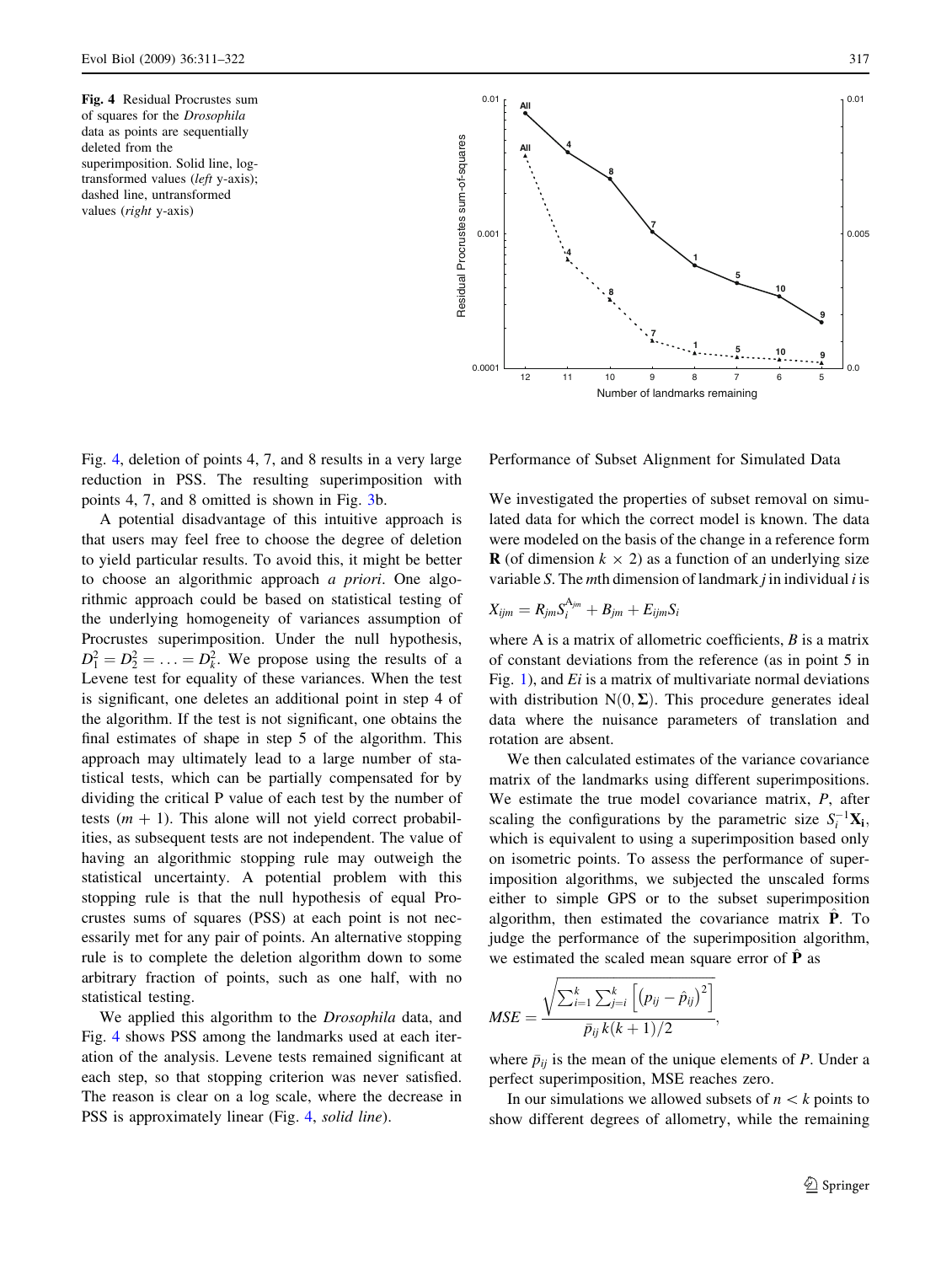<span id="page-7-0"></span>

Fig. 5 Results of the simulation using four isometric and four positively allometric points. Height at the x-axis indicates the magnitude of the allometry; curvature at the y-axis indicates the degree to which the allometry increases between points (0 is linear, 2 is most curved). a z-axis indicates how many points are dropped from

the superimposition. b z-axis values are the mean square error for all points. The dark-gray plane indicates the original MSE; the light-gray plane indicates the residual MSE after deletion of the points that are determined to be deviating from isotropy

 $k - n$  points were isometric. The increment in the allometry of each point varied from a and incremented the degree of allometry. In each set of simulations, we constructed a  $k \times 2$ matrix A of allometric coefficients  $a_{ii}$ . For simplicity, we assumed that the x and y coefficients were equal  $(a_{i1} = a_{i2})$ . The degree of allometry of the ith point is calculated as

$$
a_{ij} = t + h \left( \frac{e^{i^* \text{curvature}} - 1}{e^{n^* \text{curvature}} - 1} \right) \text{ for } i \le n \text{ and}
$$
  

$$
a_{ij} = t \text{ for } i > n
$$

where  $h$  indicates the maximum difference in allometry between the points. When  $t = 1$ , points with  $i > n$  are isometric. The curvature parameter controls the rate at which allometry changes with i. When curvature is near 0, the increment is linear in  $i$ . As curvature increases away from 0, the allometry is an accelerating function of i.

Our first set of simulations was of situations where four of the eight points were isometric  $(t = 1, k = 8,$  and  $n = 4$ ), and subset superimposition was expected to perform well. In each simulation, we chose 30 different sizes uniformly distributed between 1 and 3.9. For each parameter combination, we simulated 50 configurations. Figure 5a shows the number of points that are dropped when the Levene test criterion is used for various values of height and curvature, average of 50 replicas per combination of height and curvature. When the points are clearly allometric, the algorithm drops all of the allometric points, but this outcome becomes less likely as the degree of allometry becomes smaller. Figure 5b compares the MSE of the inferred variance covariance matrices for the full set of points under GPS and after application of the subset algorithm with the Levene test as a stopping rule. Subsetting never results in a worse fit to the true covariance matrix,

and it leads to a dramatic increase in accuracy when the variance in allometry of the points is large.

In our second set of simulations, we modeled a worstcase scenario for our algorithm, where all points depart from isometry, half with allometric coefficients greater than one and half less than one, corresponding to a set of landmarks that do not represent overall size well. In these cases, MSE generally increased after subsetting (Fig. [6\)](#page-8-0).

To summarize, subset alignment uses the relative contribution to the Procrustes sum of square of each landmark to determine which landmark to drop from the analysis, in order to obtain a subset of landmarks that potentially approximates the isotopic error distribution assumed by the Procrustes analysis. The simulations showed that this algorithm improved estimates of the variance-covariance matrix when the relative contribution to the Procrustes sum of squares differed between points, the isometric points contributed less variation. As expected, when the relative contribution to the Procrustes sum of squares is roughly equal for each landmark, no such clear improvement occurred. Note that our algorithm could retain a subset of covarying allometric points, and through that, result in the dropping of the isometric points when the overall set of landmarks do not adequately reflect size.

#### Outline Superimposition

Our second proposal for dealing with allometry is to use the outline of the form as the basis for superimposition of the landmarks. This approach was suggested by our fly wing data, where we automatically estimate both outlines and landmarks in the same step, as shown in Fig. [2b](#page-3-0). Examination of the wings of the four species in our data set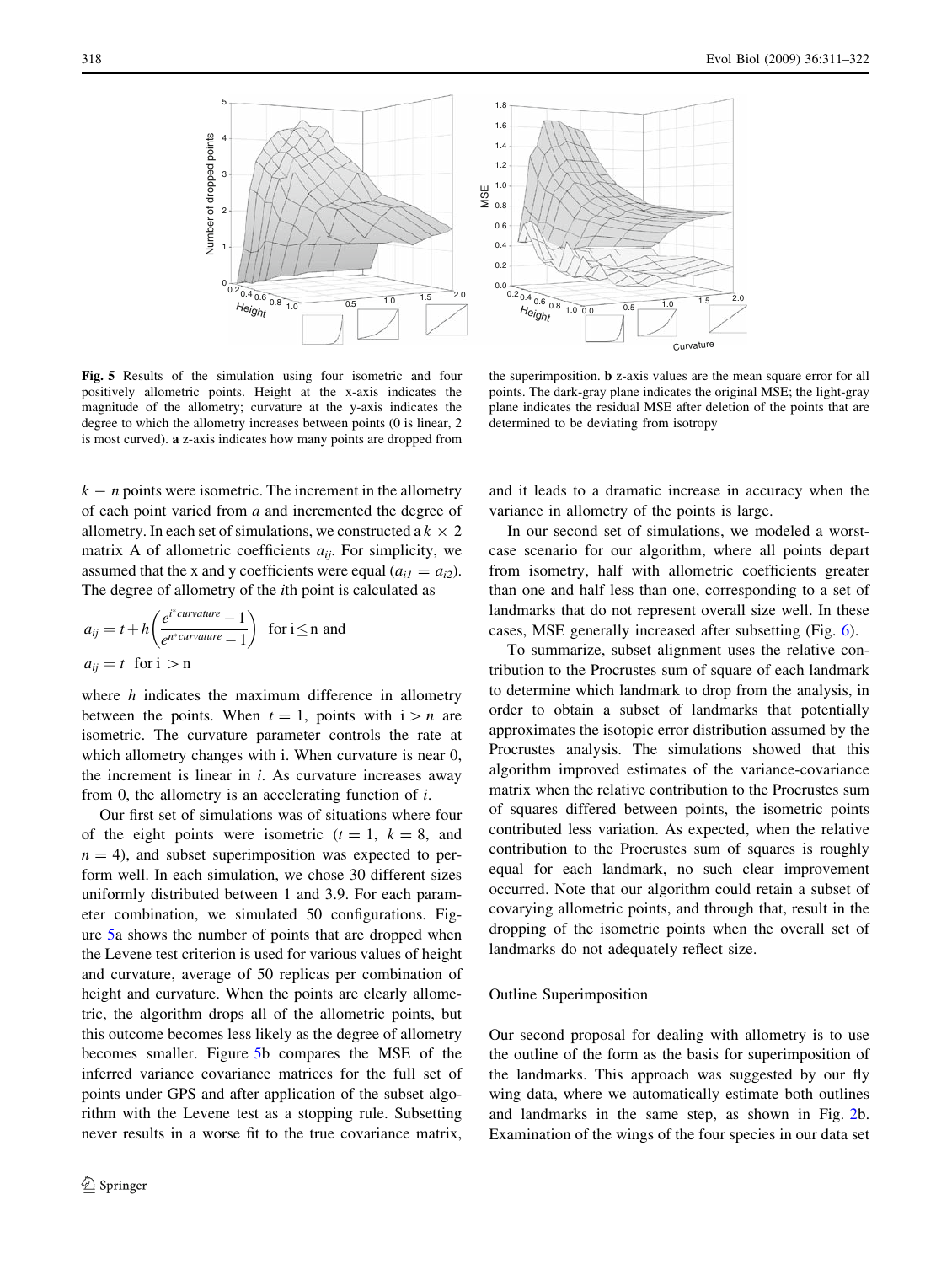<span id="page-8-0"></span>suggested to us that species varied less in the overall shape of the wing than in the arrangement of the landmarks. To determine whether this was the case, we generated 12 evenly spaced pseudolandmarks along the outline of the longest curve that mostly traces the wing outline. We then used GPS to superimpose the configurations of 12 landmark plus 12 pseudolandmark points simultaneously using either the 12 landmarks (Fig. [3a](#page-4-0)) or the 12 pseudolandmarks (Fig. [3](#page-4-0)c) to estimate the nuisance parameters. The squared Procrustes sum of squares of the 12 pseudolandmarks in this shape space was indeed only one-eighth that of the landmarks  $(9.82 \times 10^{-4} \text{ vs }$ 7.86  $\times$  10<sup>-3</sup>). This lower Procrustes sum of squares for the outline is not due to geometric constraints. To fit this curve adequately, we use 14 spline control points, so the 12 pseudolandmarks cannot express all of the information in the spline model of this curve. Unlike the pseudolandmarks discussed by Bookstein (e.g., [1991](#page-11-0)), neither end of this curve is defined by landmark points, so the autocorrelation between landmarks and pseudolandmarks is reduced.

When outline data have this reduced variance relative to landmarks, or where the outline naturally captures biological size, superimposition using only the subset of pseudolandmarks on the outline may be informative. The full set of superimposed configurations can be analyzed as with any subset-superimposed data. An alternative is to discard the pseudolandmarks after superimposition and to analyze only the landmark data. In this case the data used to superimpose the forms are not directly confounded with the data to be analyzed, although of course covariance

Fig. 6 Effect of simulation using eight allometric points, with both negative allometry and allometry. For details, see Fig. [5](#page-7-0)

between the outline and landmarks will cause dependence between the two. This approach has the additional advantage that the landmark covariance matrix is potentially of full rank.

The results of outline superimposition for the drosophilid data are shown in Fig. [3](#page-4-0)c. They are similar to those of subset superimposition, in that the variation in the allometric landmarks identified has increased, whereas the variation in the isometric landmarks has been reduced. One attractive property of this superimposition is that the sizes are scaled to match our intuitive notion of wing size based on wing area. The centroid is now close to the biological midpoint of the wing. This result is functionally appropriate, as the lift-generating properties of wings are determined almost entirely by their planar form (Dickinson et al. [1999](#page-11-0)). Inspection of the mean outlines of each species suggests an allometric relationship between the affine components of the outlines, where smaller species have rounder wings. A model that fits affine parameters can also be incorporated into the superimposition (Rohlf and Slice [1990](#page-11-0); Rohlf and Bookstein [2003\)](#page-11-0); the results are shown in Fig. [3](#page-4-0)d. Incorporation of the affine component into the outline superimposition reduces the PSS by 79% compared to the outline superimposition and by 97% relative to the landmark superimposition.

Simulation results (not shown) confirm that outline superimposition performs much better at recovering the true variance-covariance pattern than does GPS when the outline is isometric and some or all of the landmarks are allometric.

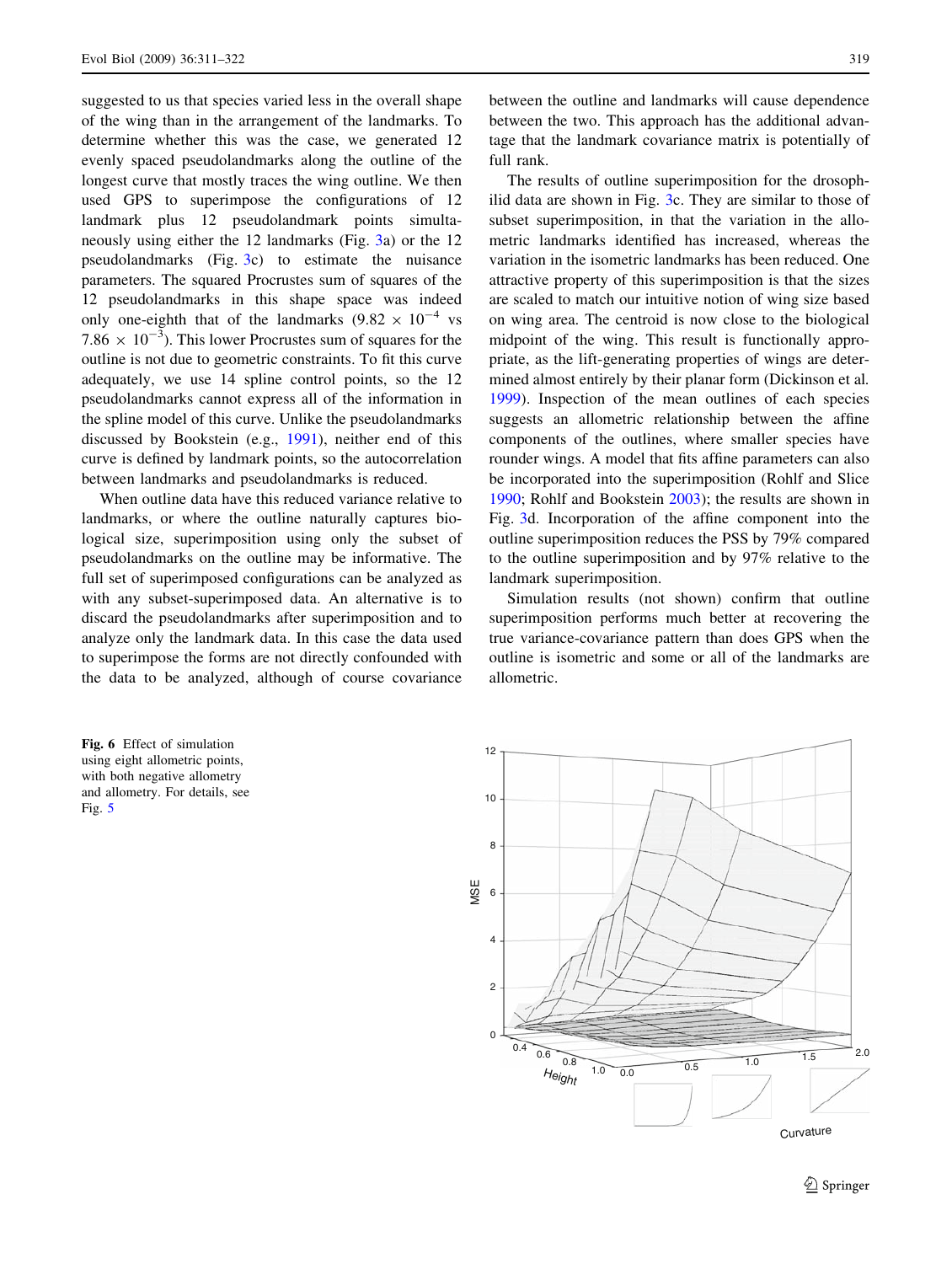#### <span id="page-9-0"></span>Projections of Kendall's Shape Space

Shapes exist in a curved space called Kendall's shape space, but many statistical methods assume that the data occur in Euclidean space, so determining whether distances between forms in the curved shape space are well approximated by distances in the linearized space tangent to the mean form in the sample is of interest. If these distances are highly correlated, then standard statistical tests are justified. We estimated these correlations for the Drosophila data set after GPS, subset, and outline superimpositions. For each superimposition, the  $R^2$  values were essentially perfect ( $R^2 = 0.999$  or higher). A similar picture arose from the simulated data, for which we calculated correlations for various extreme cases. Each of these cases resulted in very high correlations whether traditional (0.9926 and higher) or subset superimpositions (0.9939 and higher) were used. In general, superimpositions of the simulated data based on the subset method resulted in higher correlations between shape space and tangent space than those based on all landmarks.

# Discussion

As currently practiced, the analysis of shape data by geometric morphometrics is well suited to testing hypotheses about mean shapes but not to consideration of hypotheses about the variation in shape. Many biological questions, such as the causes of variation and the evolution of shape, are therefore outside the purview of current analyses. This situation is clearly not necessary: If one has a model of how variation is produced, it can be used as the basis for morphometric analyses, and its adequacy can be tested in various ways.

A key element in this situation is that the goal of the most widely used analysis of morphometric data, the generalized procrustes superimposition, is to locate the

Fig. 7 Size-restored drosophilid data. Superimposed individuals by generalized oblique analysis (GPS with affine component) with 12 pseudolandmarks representing the outline. Symbols as in Fig. [3](#page-4-0)

measured forms in a particular geometric space (Bookstein [1991](#page-11-0); Zelditch et al. [2004](#page-11-0)), rather than to estimate the pattern of variation and covariation in form. To some, this suggests that an entirely new approach needs to be taken if the goal is to estimate variation. While this will likely prove to be true we are interested in the analysis of data now. We have instead proposed modification to the Procrustes approach that can improve its ability to estimate variation under some circumstances.

We have suggested two modifications of Procrustes superimposition techniques that are justified by some simple assumptions about variation in form: that specific parts of form are often strikingly allometric in comparison with the overall form. These relatively allometric parts are detectable by the large residual variation of landmarks in those regions after Procrustes superimposition. When these assumptions are correct, our simulations show that superimposition using a subset of landmarks can dramatically improve our ability to infer the pattern of variation and covariation in shape and therefore help to generate hypotheses about the causes of variation.

Our interest in this problem was sparked by the contrast between the attention paid to detecting allometry in Procrustes-superimposed geometric morphometric analyses and the fact that allometry is a violation of the isotropy assumption implied by the superimposition algorithm. On the other hand, the assumption that the covariation around each landmark is homogeneous used in both EDMA and Theobald and Wuttke's ([2006\)](#page-11-0) is clearly not general. In particular, the automated method we use to recover landmark positions on Drosophila wings (Houle et al. [2003\)](#page-11-0) makes this assumption unattractive for our data.

Our first proposed technique, subset superimposition, will result in improved inference when landmarks differ in the degree of allometry and the majority of points are isometric. Our second proposed technique, outline superimposition, can result in an improved inference of variation for several reasons. First, it can be considered a special

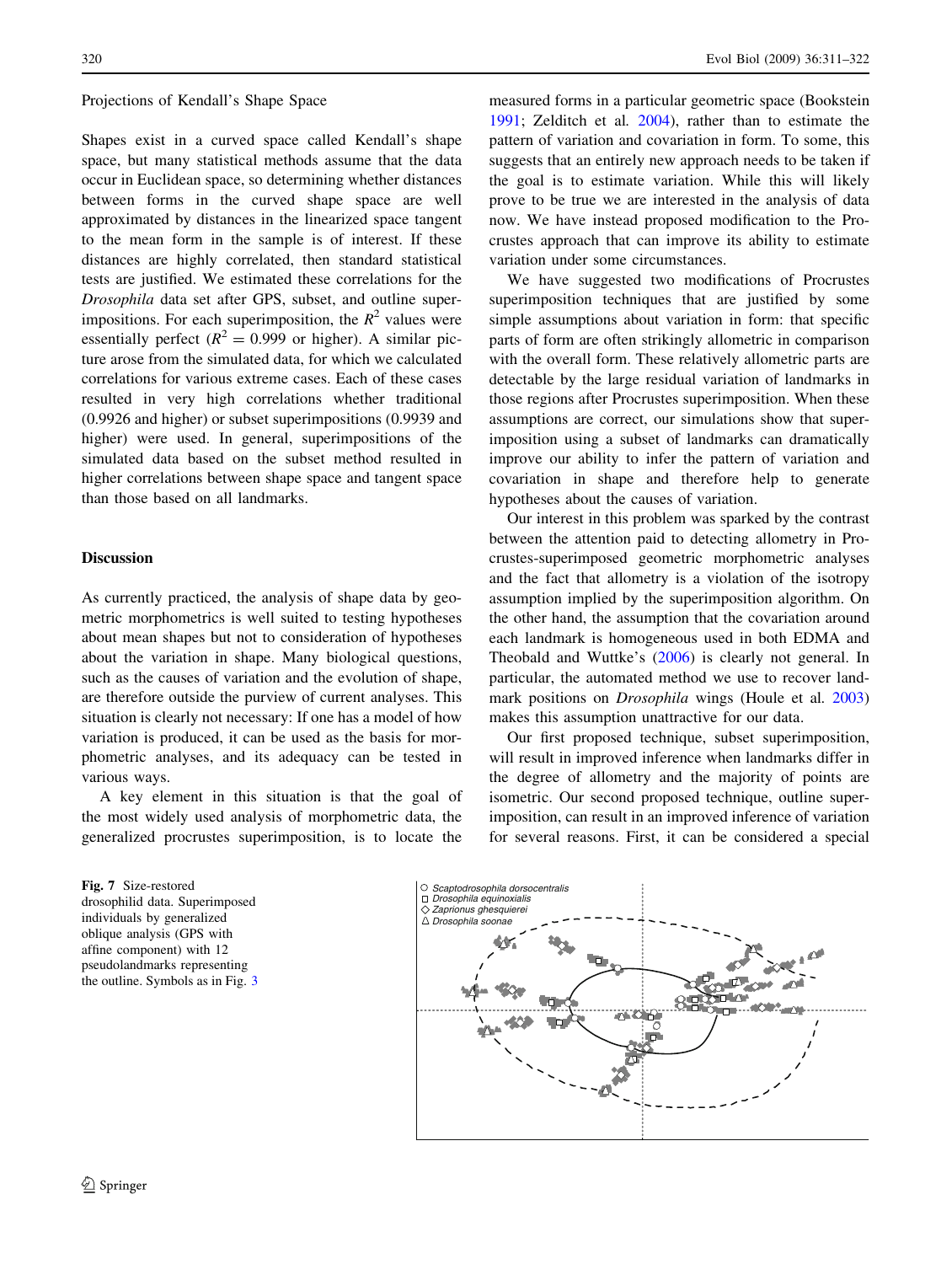case of subset superimposition and is justified if the pattern of variation in the outline is more consistent with isometry than that in the landmarks. Second, in some cases, the outline is the natural locus of the function of the form, so inferring changes in shape relative to the outline of the form will be of biological interest.

The differences between the inferred pattern of covariation obtained with the standard generalized Procrustes (GPS) and that obtained by subset or outline superimposition can be quite large. For example, the implied pattern of variation in the wings of four species of drosophilid flies derived from traditional GPS superimposition, shown in Fig. [3](#page-4-0)a, differs dramatically from that achieved with subset (Fig. [3](#page-4-0)b) and outline superimposition (Fig. [3c](#page-4-0)). Most notably, we can infer that landmarks 1, 4, 7, and 8 show much more allometric variation than is implied in the superimposition based on all the landmarks. Both alternatives result in measures of size that more closely reflect the overall size of the wing blades, a valuable feature given the functional significance of the area of the wing. Figure [7](#page-9-0) shows the result after the size component of the shape data was restored. Lines fitted through landmarks 1, 4, 7, and 8 are not going to the centroid, indicating allometry.

These inferred results are interpretable in terms of known aspects of wing development in Drosophila. The positions of landmarks 1 and 4 are influenced by variation in the *decapentaplegic* (*dpp*) pathway, which locates veins II and V along the anterior–posterior axis of the wing, relative to an important developmental boundary that runs just posterior to vein III (Held [2002](#page-11-0); de Celis [2003](#page-11-0)). Increased dpp activity relative to the rest of the wing would move the intersections of both veins II and V more proximally. The acute angle with which vein II meets the wing margin dictates that landmark 4 will undergo the largest change in position. The determination of the crossveins occurs much later than that of the long veins (Held [2002](#page-11-0)), so again the positions of landmarks 7 and 8 could plausibly be decoupled from growth of the rest of the wing.

Our proposed modifications of superimposition techniques are not entirely novel. Slice [\(1998](#page-11-0)) implemented the possibility of subset superimposition by allowing the user to designate primary points, which are used for superimposition, and secondary points that are not, but we can find no discussion of criteria for choosing such points. Buckley et al. [\(1999](#page-11-0)) noted discrepancies in the variances of landmarks after Procrustes superimposition, and discarded those with the largest residuals before analysis.

Resistant-fit superimposition (Siegel and Benson [1982](#page-11-0); Rohlf and Slice [1990;](#page-11-0) Verboon and Gabriel [1995](#page-11-0); Dryden and Mardia [1998\)](#page-11-0) can improve superimposition when a distinct minority of points shows anomalous patterns of variation, as in the well-known ''Pinocchio case'', where one landmark covaries with size very differently from others. Although resistant-fit algorithms do allow detection of such cases (Rohlf and Slice [1990;](#page-11-0) Walker [2000\)](#page-11-0), in principle such a point-wise difference in variance would be better dealt with by a point-wise weighting scheme (e.g., Theobald and Wuttke [2006\)](#page-11-0), as resistant-fit algorithms can use different subsets of points to locate each configuration in shape space. Resistant-fit is thus an exploratory technique easier to justify as a method for dealing with outliers (e.g., Dryden and Walker [1999](#page-11-0)) than as an estimation procedure. Resistant-fit did not perform well in a simulation of more a complex case with many degrees of variation in allometry (Walker [2000](#page-11-0)).

Although we are confident that these subset alignment techniques will prove useful in a variety of data sets, we are well aware that they may not always be appropriate, for example, when the form studied has a complex relationship with size, as in the simulations represented in Fig. [6.](#page-8-0) Ultimately, what we wish to do is to infer and test a biological model of the underlying transformations that explain the pattern of variation observed in the data (e.g., Zelditch et al. [1990;](#page-11-0) Richtsmeier et al. [2005](#page-11-0); Klingenberg [2009](#page-11-0)). This process has been attempted surprisingly rarely, in part because practitioners are all too aware of the dependence of inferred variation on the assumptions used to superimpose the data sets.

Finally, we want to emphasize that, while we have confined our analyses and interpretations to allometric variation in shape, the kinds of approaches we take here are applicable to other patterns of variation in shape. Even in the absence of size variation or allometry, biological questions often invite the interpretation of local variation, and the formulation and testing of hypotheses about that variation. The current dismissal by many leading theorists in geometric morphometrics of attempts to infer patterns of variation in shape impoverishes the field by excluding many compelling questions from consideration. As the widespread utilization of visualizations in geometric morphometric studies demonstrates, the intuition is widespread that the patterns of covariance revealed really are meaningful, at least as an exploratory technique. If that intuition is taken seriously analyses should be developed that take advantage of the real information that is present, even if it is confounded to some extent by the superimposition algorithm used. We hope that our modest proposals for alternative approaches to superimposition will help spur full consideration of this deep and important problem.

Acknowledgments We thank D. Adams, E. Marquez, F. J. Rohlf, and M. Zelditch for discussions and a reviewer and B. Hallgrimsson for their comments on the manuscript. This work was funded by NSF grant DEB-0129219 to D.H. and by the National Institutes of Health through the NIH Roadmap for Medical Research, Grant U54 RR021813. Information on the National Centers for Biomedical